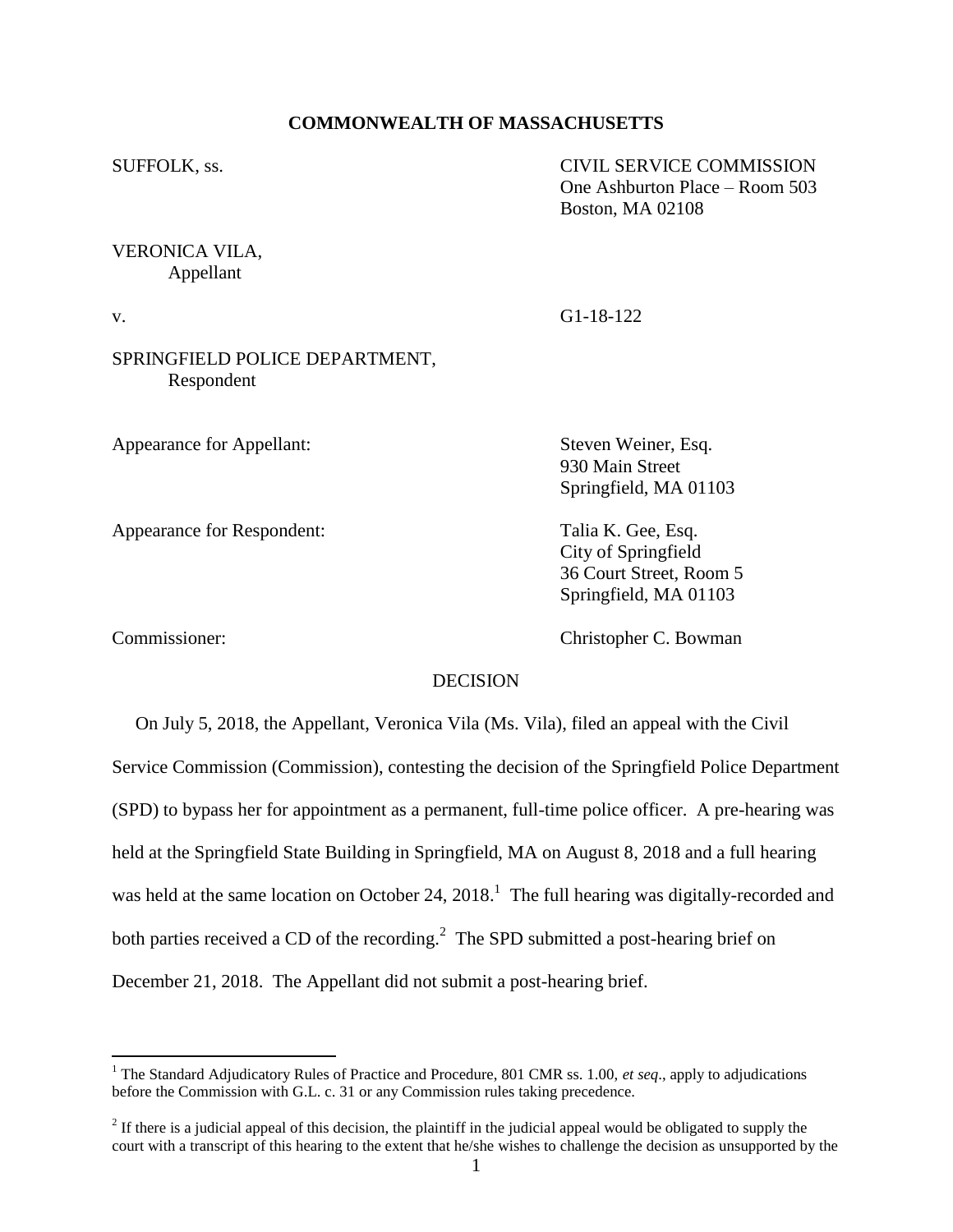### **FINDINGS OF FACT**

Nine (9) exhibits were entered into evidence (Respondent Exhibits  $1-6(R1 - R6)$  and Appellant Exhibits 1-3 ( $A1 - A3$ )). Based on these exhibits and the testimony of the following witnesses:

## *Called by the SPD:*

■ Lynn Vedovelli, Human Resources / Payroll Manager; SPD;

## *Called by Ms. Vila:*

Veronica Vila, Appellant;

and taking administrative notice of all matters filed in the case; pertinent statutes, case law, regulations, rules, and policies; and reasonable inferences from the credible evidence; a preponderance of the evidence establishes the following facts:

*Ms. Vila*

 $\overline{a}$ 

1. Ms. Vila is a twenty-nine (29) year-old black female with three (3) children who was born and raised in Springfield, MA. She has an Associate's degree in criminal justice and is working toward obtaining her Bachelor's degree. She is currently employed as a paraprofessional in a local school department. (Testimony of Ms. Vila and Exhibit A3)

### *2018 Hiring Process*

- 2. On March 25, 2017, Ms. Vila took the civil service examination for police officer and received a score of 96. (Stipulated Fact)
- 3. On January 19, 2018, the SPD received Certification No. 04971 from the state's Human Resources Division (HRD), from which the SPD eventually appointed thirty-two (32) candidates as permanent, full-time police officers. (Stipulated Fact)
- 4. Ms. Vila was ranked twenty-seventh  $(27<sup>th</sup>)$  on Certification No. 04971 (Stipulated Fact)

substantial evidence, arbitrary and capricious, or an abuse of discretion. In such cases, this CD should be used by the plaintiff in the judicial appeal to transcribe the recording into a written transcript.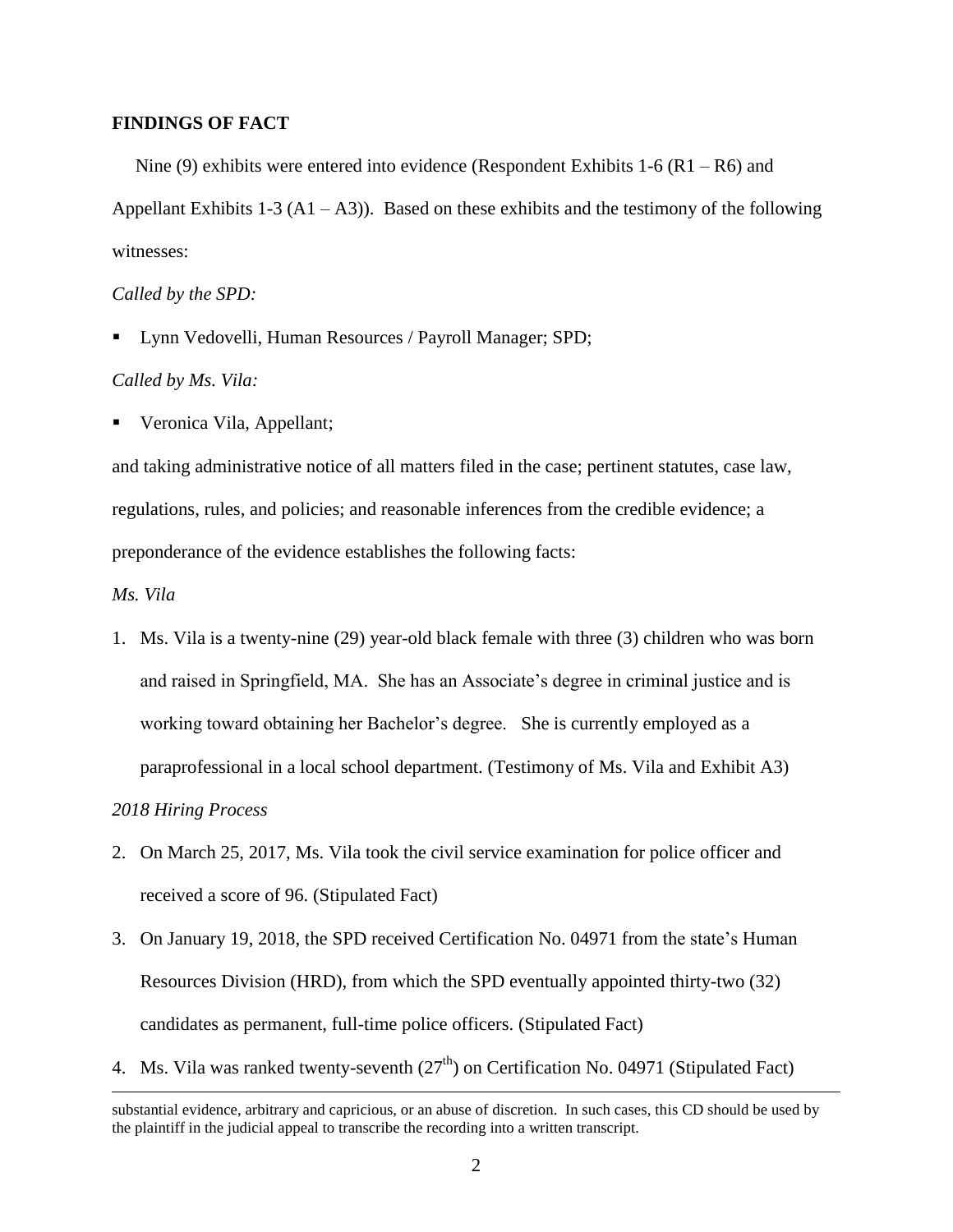- 5. On February 14, 2018, the SPD provided HRD with reasons for the proposed bypass of Ms. Vila.<sup>3</sup> (Stipulated Fact)
- 6. The SPD's stated reasons for bypassing Ms. Vila were: 1) work history; 2) driving history; and 3) a pattern of inappropriate behavior. (Exhibit R1)
- 7. On June 7, 2018, HRD approved the reasons for bypass. (Stipulated Fact)

# *Employment History*

- 8. The SPD's bypass letter states: "Candidate was employed at the [CT] Department of Corrections from 6/2014 through 01/2017. During the interview candidate stated that she failed to return back to work after a leave. Question 16 of the registration packet asks: 'Have you ever walked off a job without notice?' Candidate answered No." (Exhibit R1)
- 9. The background investigator's report regarding Ms. Vila stated:

"Spoke with several co workers from past and present employments. They all spoke highly of her, worked well with others and were (sic) always on time. Then I spoke with Ms. Vila about why she left the Department of Corrections. She stated that she was pregnant and also her  $2<sup>nd</sup>$  born child [had medical issues]. While working double shifts and taking her daughter to her appointments was a lil (sic) too much. She was a single mom and wasn't able to do it all so she decided to take care of her daughter.

I did speak with [an employee] from the Department of Corrections. She stated that Ms. Vila never gave her 2 weeks notice after her leave with FMLA. As a matter of fact she just never showed back up at all. Then when they gave her a time frame on when to return. This is when she gave her resignation." (Exhibit A1)

# *Driving History*

- 10. The SPD's bypass letter states: "Poor Driving Record (Attachment H)." (Exhibit R1)
- 11. Prior to the full hearing, Ms. Vila obtained a true and attested copy of her driving record. It shows the following violations for which she was found responsible in the (5)-year period preceding this hiring cycle: Speeding (2016); Speeding (2015); Speeding (2014); Child

 $\overline{a}$  $3$  As a consent decree community, Springfield must provide HRD with reasons for bypass. Since 2009, HRD delegated that responsibility to all non-consent decree communities.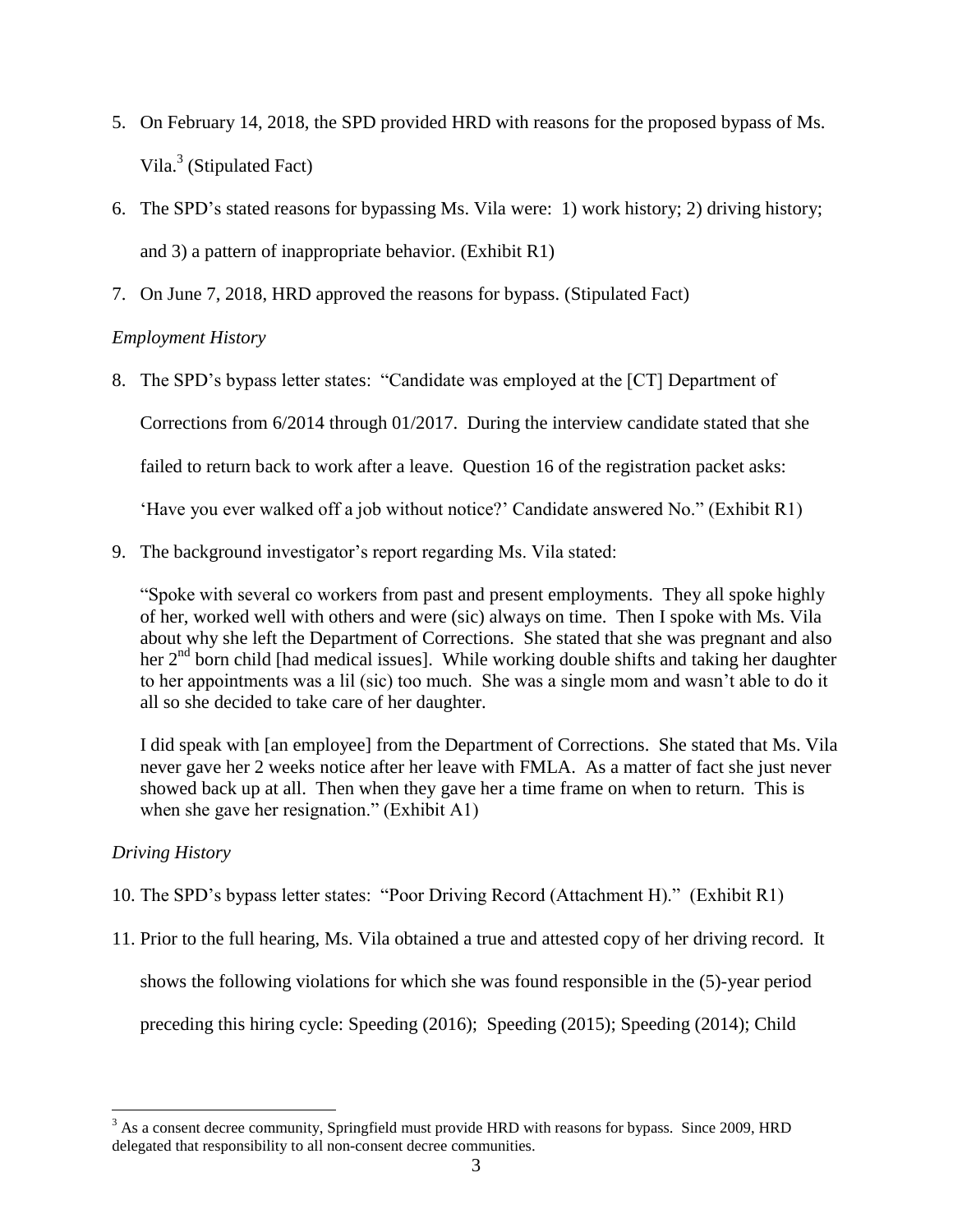without seatbelt (2013). This record also shows that Ms. Vila's license was suspended once in 2007 and reinstated in 2008. (Exhibit A2)

## *Pattern of inappropriate behavior*

12. The SPD's bypass letter references seven (7) police incident reports from 2013 to 2018 in which Ms. Vila was alleged to have engaged in criminal conduct, including two (2) incidents in which she was alleged to have violated the terms of a harassment prevention order that had been placed against her. (Exhibit R1)

# *Legal Standard*

 The fundamental purpose of the civil service system is to guard against political considerations, favoritism, and bias in governmental hiring and promotion. The commission is charged with ensuring that the system operates on "[b]asic merit principles." Massachusetts Assn..Of Minority Law Enforcement Officers v. Abban, 434 Mass. 256, 259 (2001), citing Cambridge v. Civil Serv. Comm'n., 43 Mass.App.Ct. 300, 304 (1997).

''Basic merit principles'', means:

"(a) recruiting, selecting and advancing of employees on the basis of their relative ability, knowledge and skills including open consideration of qualified applicants for initial appointment; (b) providing of equitable and adequate compensation for all employees; (c) providing of training and development for employees, as needed, to assure the advancement and high quality performance of such employees; (d) retaining of employees on the basis of adequacy of their performance, correcting inadequate performance, and separating employees whose inadequate performance cannot be corrected; (e) assuring fair treatment of all applicants and employees in all aspects of personnel administration without regard to political affiliation, race, color, age, national origin, sex, marital status, handicap, or religion and with proper regard for privacy, basic rights outlined in this chapter and constitutional rights as citizens, and; (f) assuring that all employees are protected against coercion for political purposes, and are protected from arbitrary and capricious actions." G.L. c. 31, § 1.

Personnel decisions that are marked by political influences or objectives unrelated to merit standards or neutrally applied public policy represent appropriate occasions for the Civil Service Commission to act. Cambridge at 304. The issue for the Commission is "not whether it would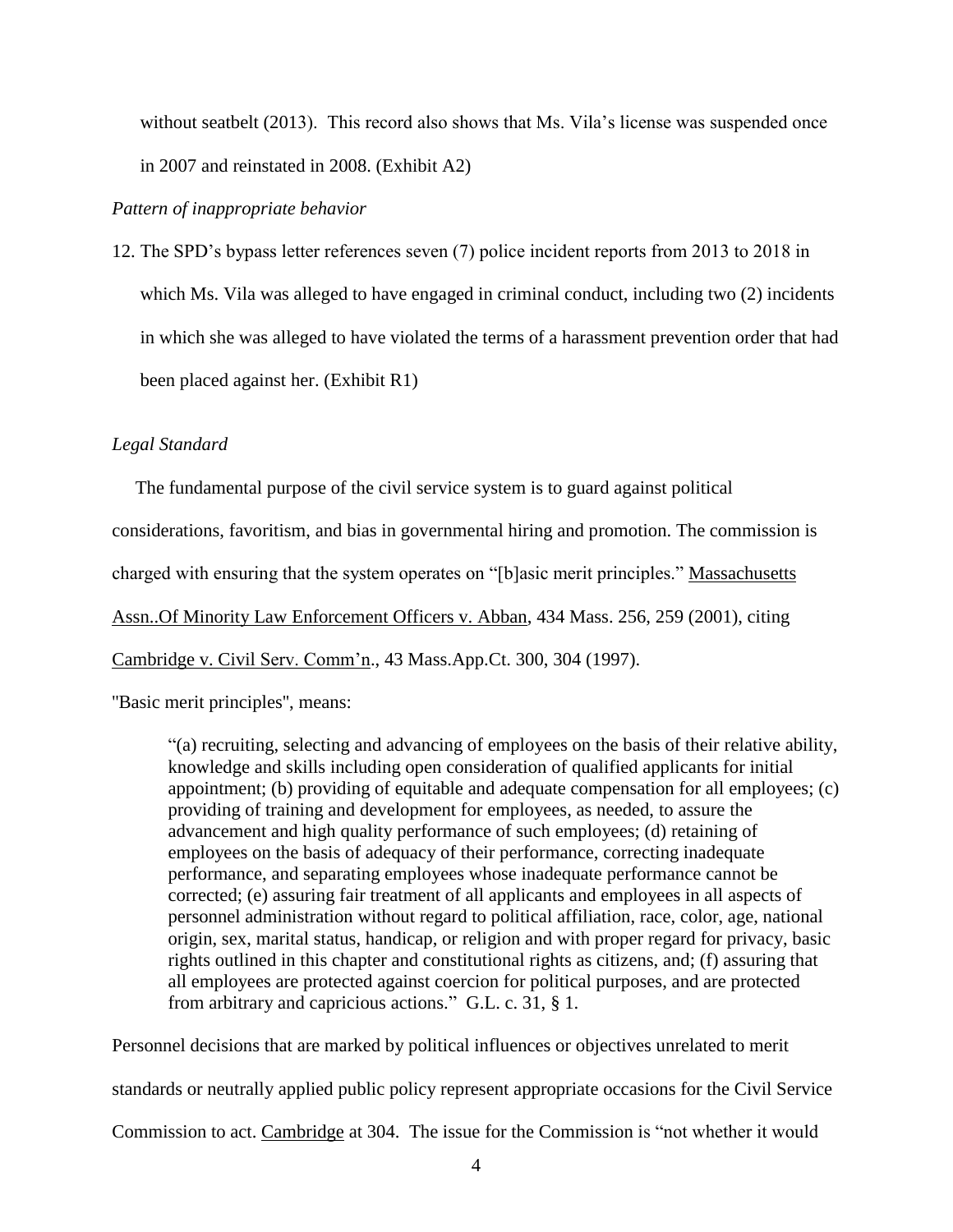have acted as the appointing authority had acted, but whether, on the facts found by the commission, there was reasonable justification for the action taken by the appointing authority in the circumstances found by the commission to have existed when the Appointing Authority made its decision. Watertown v. Arria, 16 Mass.App.Ct. 331, 332 (1983). *See*, Commissioners of Civil Service v. Municipal Ct. of Boston, 369 Mass. 84, 86 (1975) and Leominster v. Stratton, 58 Mass.App.Ct. 726, 727-728 (2003).

 The Commission's role, while important, is relatively narrow in scope: reviewing the legitimacy and reasonableness of the appointing authority's actions. City of Beverly v. Civil Service Comm'n, 78 Mass.App.Ct. 182, 189, 190-191 (2010) citing Falmouth v. Civil Service Comm'n, 447 Mass. 824-826 (2006), and ensuring that the appointing authority conducted an "impartial and reasonably thorough review" of the applicant. The Commission owes "substantial deference" to the appointing authority's exercise of judgment in determining whether there was "reasonable justification" shown. Beverly citing Cambridge at 305, and cases cited. "It is not for the Commission to assume the role of super appointing agency, and to revise those employment determinations with which the Commission may disagree." Town of Burlington v. McCarthy, 60 Mass.App.Ct. 914, 915 (2004).

#### *Analysis*

 Two (2) of the three (3) reasons for bypass here provided the Springfield Police Department with reasonable justification to bypass Ms. Vila for the position of permanent, full-time police officer.

 The SPD did not show that Ms. Vila's employment history was a valid reason for bypass. The SPD appears to have erroneously concluded that Ms. Vila walked off the job and failed to appear without giving her employer (CT DOC) proper notice. The facts show something different. Ms. Vila was a good employee. When her child encountered serious medical issues,

5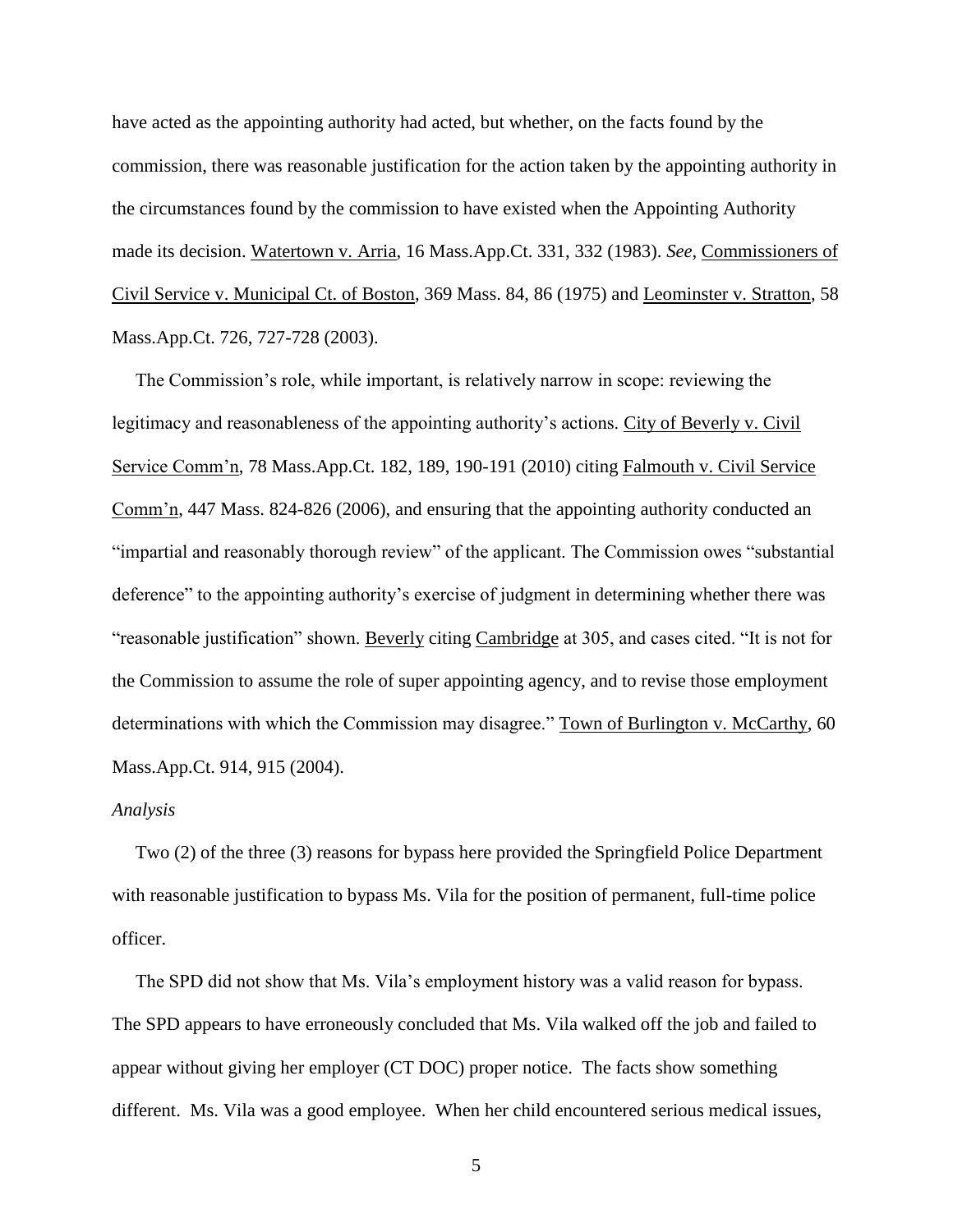she took FMLA and was ultimately unable to return to her employment. The background investigator received positive references from Ms. Vila's supervisors and co-workers and, when put in the proper context, her failure to return to her employment at DOC, does not provide a valid reason for bypass.

 Based on the testimony, it appears that the SPD mis-read Ms. Vila's driving record and may have erroneously concluded that her license was suspended on multiple occasions. It was not. Ms. Vila was, however, found responsible for speeding on three (3) occasions in the five (5) years immediately preceding this hiring process in addition to being found responsible for failure to secure a child in a car seat. These are legitimate concerns for any candidate seeking to become a police officer and drive a City-owned police cruiser.

 I reviewed the multiple police incident reports and carefully reviewed Ms. Vila's testimony regarding the underlying incidents referenced in those reports. At a minimum, Ms. Vila appears to acknowledge that she violated a harassment prevention order that was placed against her. Further, some of the explanations that Ms. Vila offered regarding the allegations contained in other incident reports were inconsistent and not plausible. Most of these events occurred within the five (5)-year period immediately preceding this hiring cycle.

 The recent driving infractions, the recent police incident reports, and the acknowledgment by Ms. Vila that she violated a harassment prevention order, taken together, provided the SPD with reasonable justification to bypass her for appointment to the position of permanent, full-time police officer.

#### *Conclusion*

Ms. Vila's appeal under Docket No. G1-18-122 is hereby *denied*.